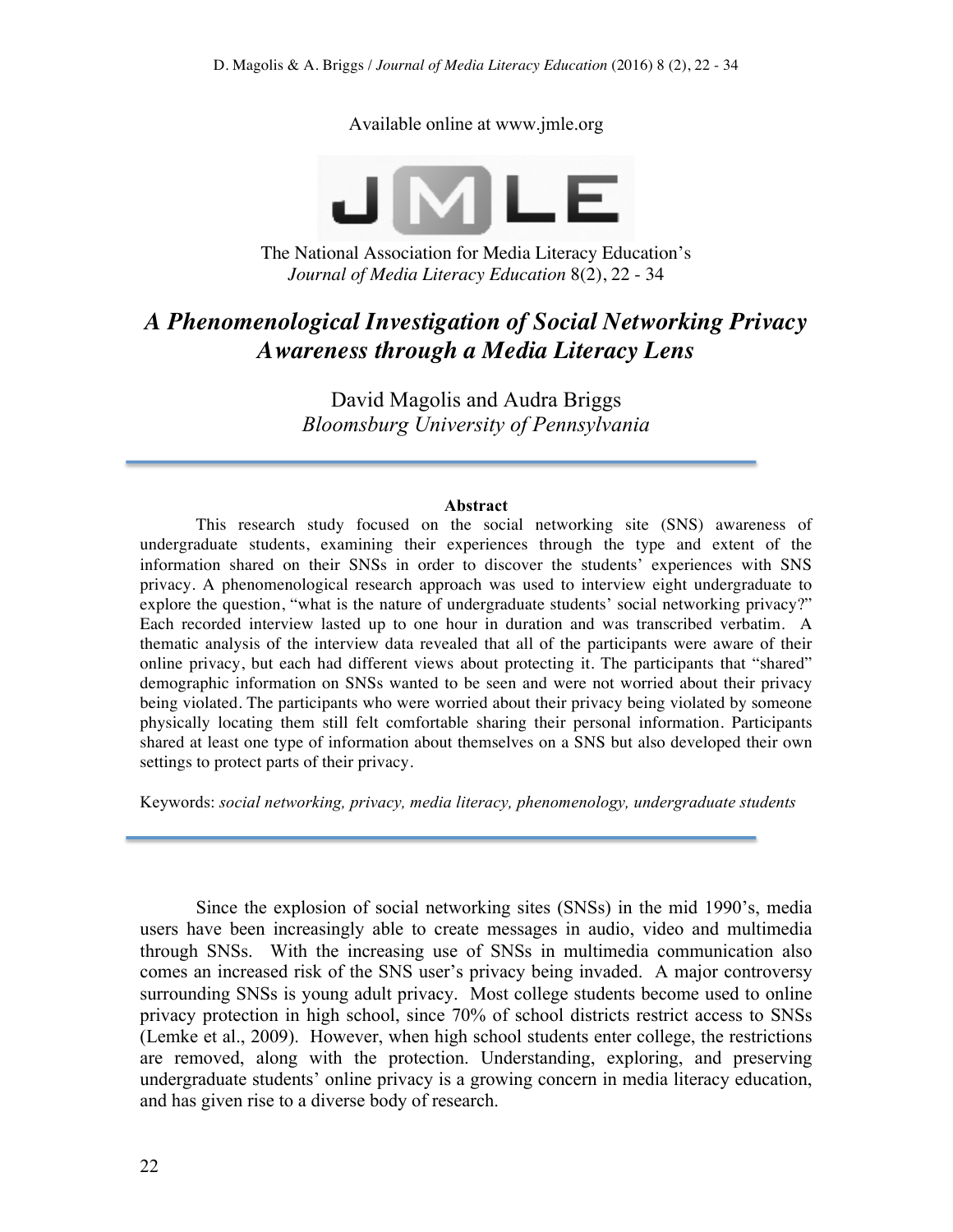Hobbs (1998) emphasizes that media literacy "is a term used by a growing number of scholars and educators to refer to the process of critically analyzing and learning to create one's own messages in print, audio, video, and multimedia" (10) and asks the question, "Should media literacy education aim to protect children and young people from negative media influences?" (18) The influx of SNSs, and the privacy issues surrounding undergraduate students' information sharing on SNSs could be considered a possible cause of negative media influence. According to Potter (2014, 338), "we have reached a point where privacy may be the most important media literacy issue because of the very low level of public awareness about this problem coupled with the risks we all take when we are not aware of these serious threats." Timm and Duven (2008, 90) define SNS privacy as "personal information that an individual deems important and unattainable by the general population." Recently researchers note that there is a high level of privacy awareness among Facebook users (O'Brien and Torres, 2012; Madden and Smith, 2010). But it appears that students are sharing more and more information in SNSs. Rosenblum (2007) reports that social networking users live freely online, while Traddicken (2013) suggests that social media users tend to underestimate the privacy dangers of self-disclosure in SNSs. Potter (2014, 358) notes, "with this issue of privacy, it is essential that you become informed about the risks to your privacy. If you remain ignorant about these risks, you will continue to lose much of your privacy and possibly even your identity."

There has been very little research conducted at the undergraduate level on media literacy, and even less has been conducted on SNSs privacy awareness. Several researchers have studied SNSs and privacy (Lewis, K., Kaufman, J., and Christakis, N., 2008; Hew, 2011; Liu, et. al., 2011), but few have explored privacy awareness in SNSs qualitatively – through undergraduate students' lived experiences. As Schmidt (2013) notes, most of the "existing media literacy research has focused primarily on programs geared towards children and teenagers, especially at the K-12 level…however, much less is known regarding the extent to which media literacy is addressed within postsecondary higher education. What limited research has been done suggests that media literacy may be uncommon on college and university campuses" (296).

Using a media literacy lens, the purpose of this phenomenological study was to explore undergraduates' perceptions of privacy through their lived experiences by seeking answers to the question, "What is the nature of undergraduate students' social networking privacy?" Through a media literacy lens, we can see how the use of SNSs is impacting students' privacy. If we better understand students' perspectives of SNSs privacy through a media literacy lens, we can better design media literacy curricula. What follows is a review of relevant literature that examines media literacy and privacy in SNSs.

### **Literature Review**

Social networking platforms are inherently designed to encourage users to post information (boyd and Ellison, 2007). Waters and Ackerman (2011, 110) explored the research question, "Why do people share personal information on SNSs?" through a survey that identified four motivations for revealing private information on SNSs. The four motivations were to "engage in a fun activity, to store information meaningful to them, to keep up with trends, or to gain popularity." Strater and Lipford (2008) also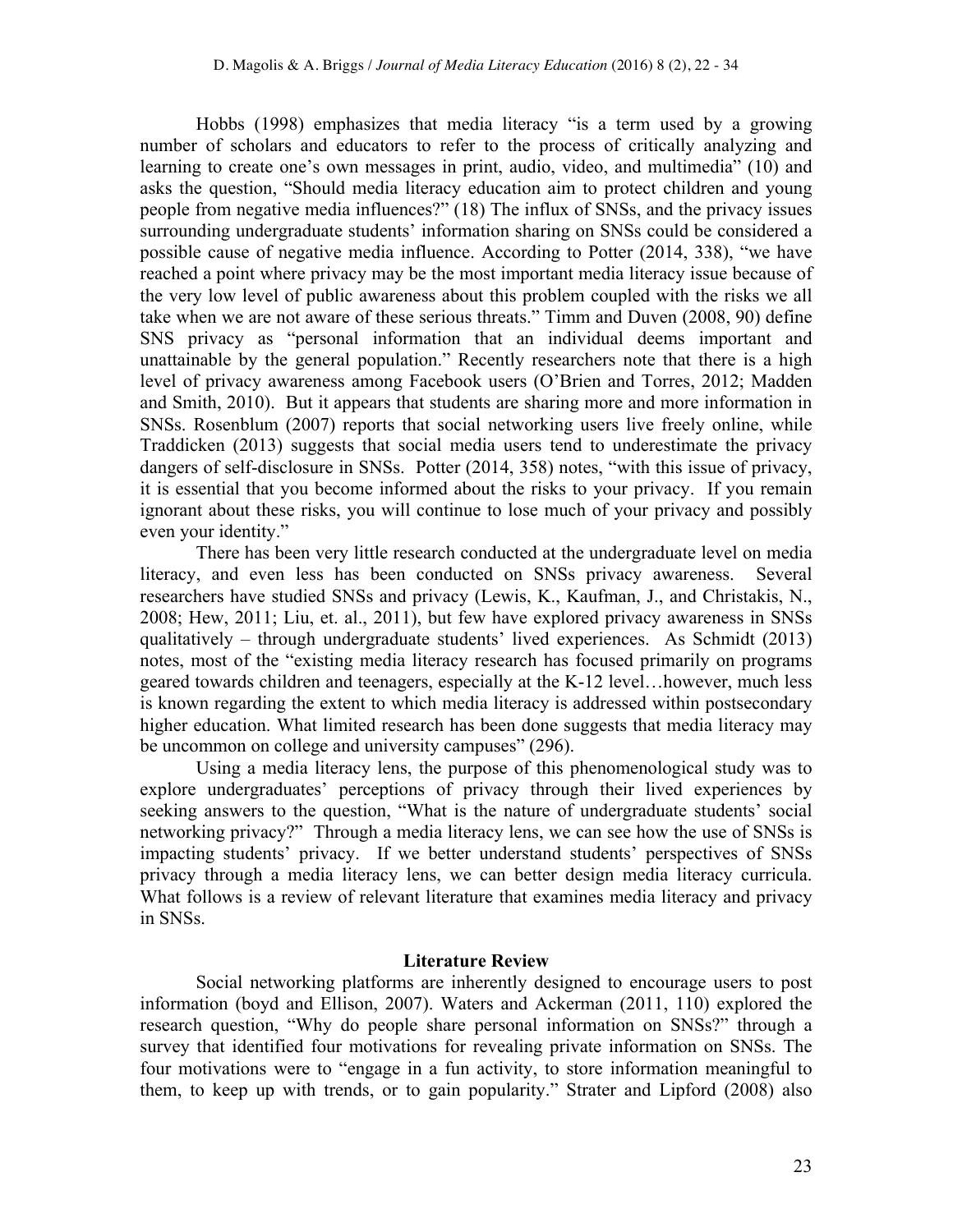studied why information is being shared on SNSs and how it is being protected. They found that the reasons for disclosure of personal information on Facebook were to reinforce relationships with friends and family, to interact with others, and to organize and keep their large social networks up to date.

Govani and Pashley's (2005) study of undergraduates' Facebook profiles shows that an average of 87% of users use the "default" or permissive settings to protect their privacy. The students interviewed in the Strater and Lipford (2008) study said they changed privacy settings only when they first created their profile or after there was a particular incident and also said they did not comprehend how the privacy settings worked because they were too intricate.

These findings, which show the underutilization of privacy controls, raise another common question in the field of study: Are there privacy concerns amongst users? The Gross and Acquisti (2005) study viewed college students' behavior on Facebook to determine if they had privacy concerns or a reason to be concerned. They looked at the different types of information users shared about themselves, such as pictures, friends, and their real name. They named potential privacy threats that could result from the information that is shared. They found that Facebook encourages the use of a user's real name "to connect participants' profiles to their public identities" (Gross and Acquisti, 2005, 72). They also concluded that the degree of friendship is not well shown on Facebook; the information is shared indiscriminately with all of the user's connections, from acquaintances to closest friends. This study shows that the majority of users do not make use of the privacy settings. In the article Gross and Acquisti closed by saying that "personal data is generously provided, [but] limiting privacy preferences are sparingly used" (2005, 79).

In contrast to Gross and Acquisti (2005), Lewis et. al. (2008) found that college students make use of privacy settings; therefore, a concern about their privacy must exist. Lewis, et. al. (2008) attempted to discover what factors are involved when a student chooses between a private or a public profile. They found that students' privacy behavior is influenced by their peers and social life, their high Facebook activity, and by their personal safety reasons. The results showed a third of the students chose to change their default privacy settings, which is a large difference compared to the study by Gross and Acquisti (2005).

Lewis et. al (2008) also noted that students have privacy concerns and Tufekci (2008) researched if this affected the amount of personal information students disclosed. To discover if there was a relationship between personal information exposure and privacy concerns, the Tufecki research question asked how college students managed their audience on Facebook and Myspace while voluntarily sharing information about themselves (Tufekci, 2008). Results showed relatively no relationship between privacy concerns with SNSs and the amount of information shared on SNSs. Instead of limiting the personal information disclosed, students used a false name. On Facebook, they addressed this problem by changing the audience visibility settings. Again, the norm of using a real name on Facebook was seen. This study, along with several others, showed choices were being made about privacy settings, but few of these studies examined privacy awareness from the users' perspective. Therefore, we asked the question: What is the nature of undergraduate students' social networking privacy? What follows is a study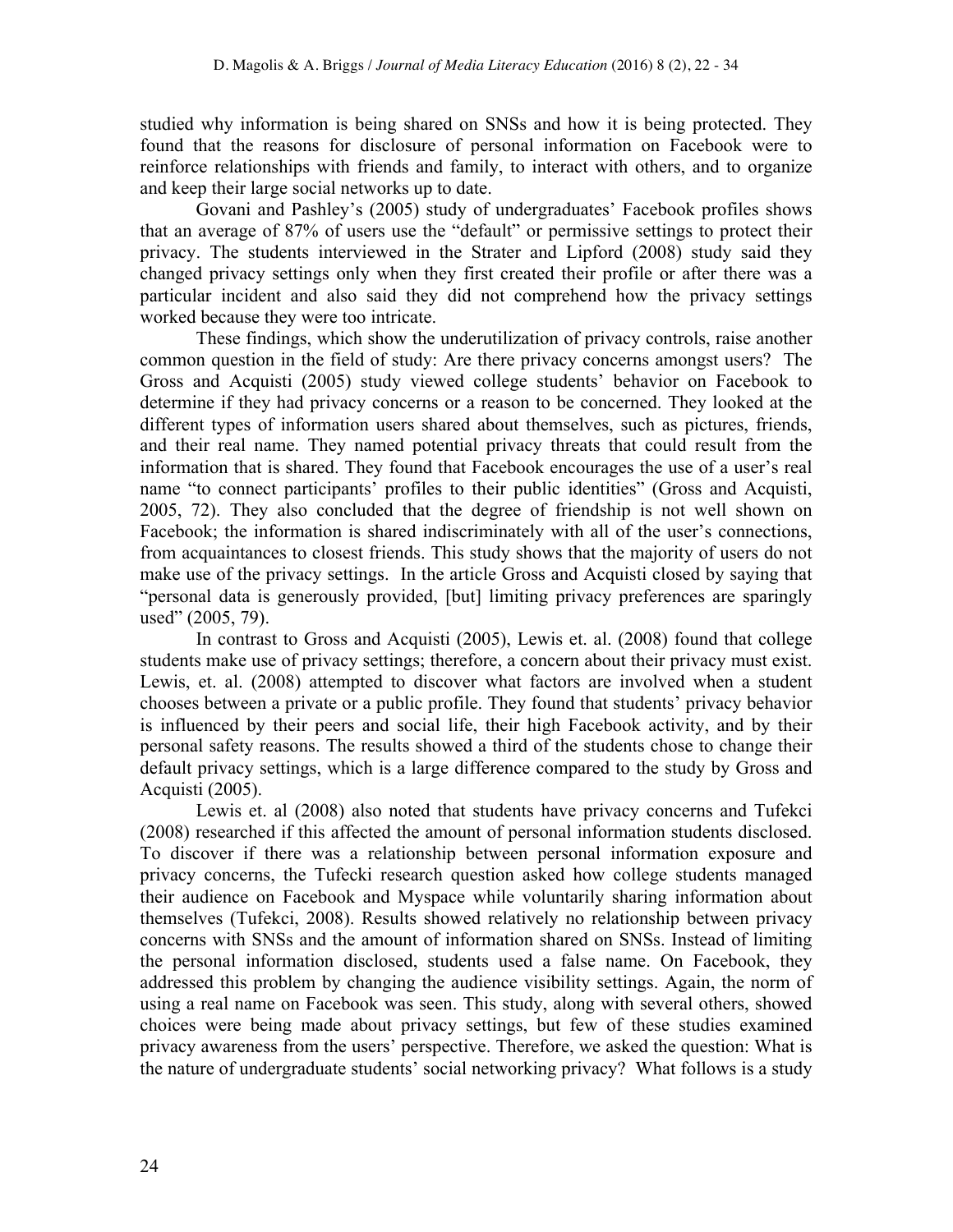that explores undergraduate students' privacy awareness in SNSs, by seeking answers to the following questions:

- 1. What information do undergraduate students share on SNSs?
- 2. Why do undergraduate students share personal information on SNSs?
- 3. How do undergraduate students describe their use of social networking privacy?
- 4. How are undergraduate students managing their personal information exposure in SNSs?

#### **Methods**

Research related to undergraduate students' online privacy, SNSs, and their sharing of personal information has made great strides in the past few years. However, there is very little that explores online privacy from students' own vantage points. A phenomenological research method provides first-hand insight into the decisions students make involving their online privacy on SNSs. "Phenomenology does not produce empirical or theoretical observations or accounts. Instead, it offers accounts of experienced space, time, body, and human relations as we live them" (Van Manen, 1990, 184).

*Participants.* Eight undergraduate students at a northeastern United States university participated in this study. All participants were seniors with different bachelor degree concentrations. Participants included four males and four females ages 20 to 22. Table 1 shows a chart with descriptions of each participant, their pseudonym, and their social media usage.

*Procedure.* Each participant was interviewed face-to-face by the researchers. All interview questions were open-ended, except for a few demographic questions. The openended questions permitted the researchers to obtain rich descriptions of the participants' lived experiences. Participants were interviewed twice during the Semester. The interviews lasted 60 and 30 minutes, respectively. The interviews were audio-recorded and transcribed verbatim. Once transcribed, the interviews were analyzed for similarities and recurring themes among the participants' answers.

*Data Analysis.* The data was analyzed following the phenomenological approach (Dahlberg et. al. 2008). Two researchers individually read the whole data set, which included all transcripts and field notes, along with memos generated from the interviews. After acquiring a firm comprehension of the entire data set, the researchers read each interview and brief memos were generated for the individual interviews. The interviews were read a third time before the interviews were coded line-by-line. Line-by-line coding generated meaning units from the participants' statements concerning the phenomenon. Those meaning units were then discussed and analyzed by the researchers during four separate periods to identify common themes. A total of nine meaning units were identified and clustered (based upon similarities) into general themes. The researchers continued to analyze the transcripts, memos and field notes until no more themes were discovered and the data reached a point of saturation (i.e. no new additional insights were generated).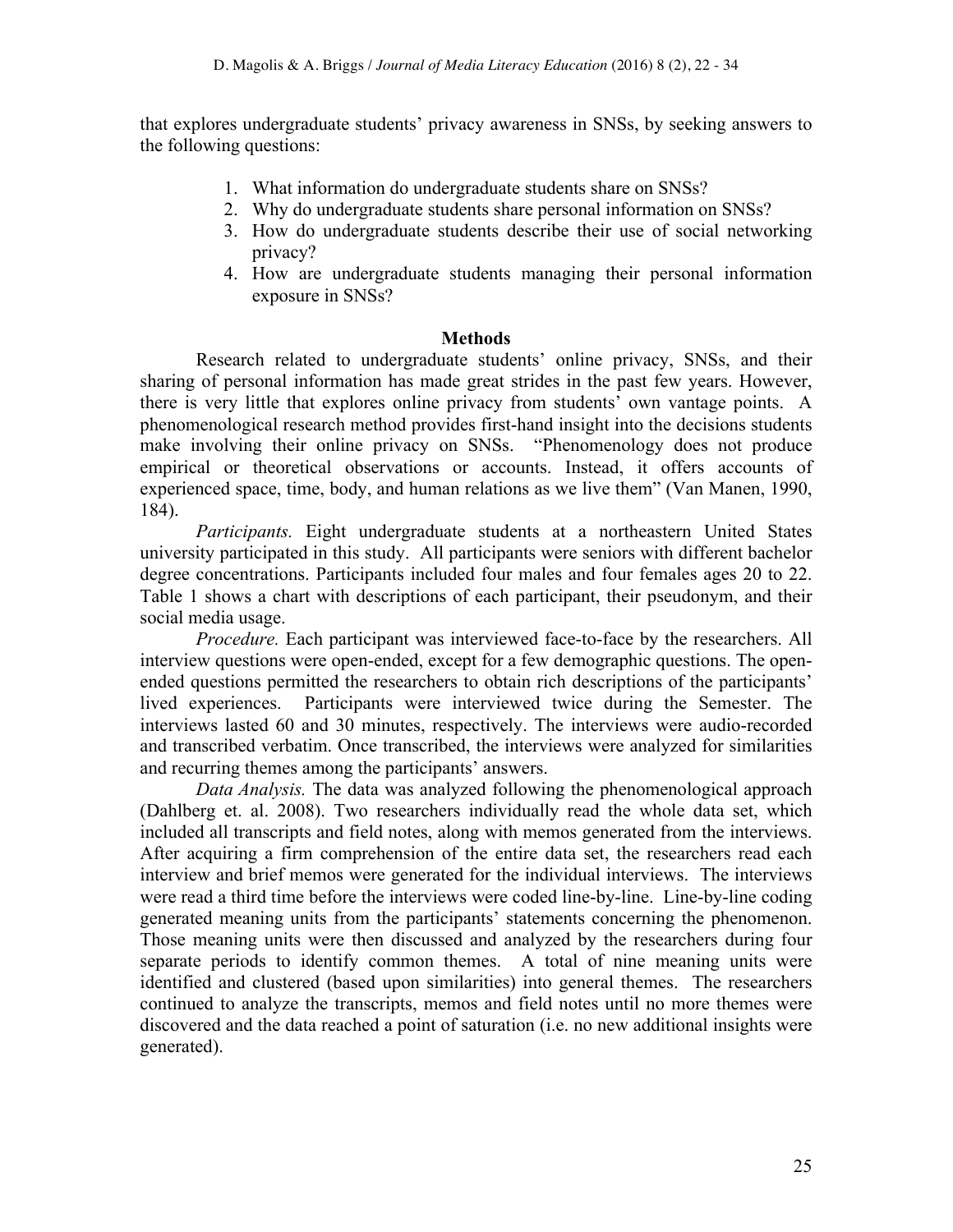## Table 1 Participant Profiles

|                                                                              | Females                                                                                           |                                                                                                                                                    |                                                                                         |                                                                                                                                                                                                                                                              | Males                                                                             |                                                                                                                                      |                                                                                                    |                                                                        |
|------------------------------------------------------------------------------|---------------------------------------------------------------------------------------------------|----------------------------------------------------------------------------------------------------------------------------------------------------|-----------------------------------------------------------------------------------------|--------------------------------------------------------------------------------------------------------------------------------------------------------------------------------------------------------------------------------------------------------------|-----------------------------------------------------------------------------------|--------------------------------------------------------------------------------------------------------------------------------------|----------------------------------------------------------------------------------------------------|------------------------------------------------------------------------|
|                                                                              | Kristina                                                                                          | Lena                                                                                                                                               | Morgan                                                                                  | Liz                                                                                                                                                                                                                                                          | Mike                                                                              | Mark                                                                                                                                 | Dom                                                                                                | John                                                                   |
| Age                                                                          | 21                                                                                                | 22                                                                                                                                                 | 21                                                                                      | 22                                                                                                                                                                                                                                                           | 22                                                                                | 20                                                                                                                                   | 22                                                                                                 | 22                                                                     |
| Race                                                                         | *CAU                                                                                              | Filipino                                                                                                                                           | CAU                                                                                     | CAU                                                                                                                                                                                                                                                          | CAU                                                                               | CAU                                                                                                                                  | CAU                                                                                                | CAU                                                                    |
| Work                                                                         | Part time                                                                                         | N/A                                                                                                                                                | Part time                                                                               | Full time                                                                                                                                                                                                                                                    | Part time                                                                         | Part time                                                                                                                            | N/A                                                                                                | Part<br>time                                                           |
| <b>Social</b><br>Media                                                       | Twitter,<br>public;<br>$*$ $FB$ ,<br>Private;<br>Instagram,<br>public;<br>Tumblr,<br>public       | Twitter,<br>public;<br>Instagram,<br>public;<br>Linked In,<br>public;<br>YouTube,<br>public;<br>Pinterest,<br>public;<br>Google<br>Plus,<br>public | Twitter,<br>private;<br>FB,<br>private;<br>Instagram,<br>public;<br>LinkedIn,<br>public | Twitter,<br>public;<br>FB,<br>private<br>only<br>friends of<br>friends<br>can view<br>profile;<br>LinkedIn,<br>public;<br>Pinterest,<br>public;<br>Google<br>Plus,<br>public;<br>College<br>Central,<br>public;<br>Monster,<br>public;<br>Fastweb,<br>public | Twitter,<br>public;<br>FB,<br>Public;<br>YouTube,<br>Public;<br>Reddit,<br>public | Twitter,<br>public;<br>FB,<br>private;<br>Instagram,<br>private;<br>LinkedIn,<br>private;<br>YouTube,<br>public;<br>Vimeo,<br>public | Twitter,<br>public;<br>FB, public;<br>information,<br>private<br>statuses;<br>Instagram,<br>public | Twitter,<br>public;<br>FB,<br>public                                   |
| <b>How often</b><br>do you log<br>onto your<br>social<br>networking<br>site? | Never logs<br>out                                                                                 | Logs on<br>every day<br>to<br>Instagram<br>Twitter,<br>Linked In,<br>and<br>Pinterest                                                              | Checks all<br>daily                                                                     | Checks<br>FB<br>everyday                                                                                                                                                                                                                                     | Reddit and<br>FB<br>multiple<br>times a<br>day                                    | Daily on<br>Twitter, FB                                                                                                              | All media<br>throughout<br>the day                                                                 | FB 1 or<br>2 times<br>a day;<br>Twitter<br>10 to 15<br>times a<br>day  |
| <b>How often</b><br>do you<br>update a<br>status?                            | Tumblr<br>constantly;<br>FB 1 or 2<br>times a<br>month;<br>Twitter<br>several<br>times a<br>month | Twitter<br>multiple<br>times a<br>day.<br>Instagram<br>twice a day<br>or once a<br>couple<br>days.                                                 | Instagram<br>once or<br>twice a day                                                     | N <sub>0</sub><br>response                                                                                                                                                                                                                                   | 4 or 5<br>times a<br>month                                                        | $0-2$ on $FB$<br>a day<br>$20 - 50$<br>times on<br>Twitter                                                                           | 10 times a<br>day on FB                                                                            | 1 time a<br>week on<br>FB;<br>$0 - 3$<br>times a<br>day for<br>twitter |
| <b>How many</b><br>friends do<br>you have?                                   | Tumblr 90;<br>Twitter 60;<br>FB 100                                                               | Instagram<br>200                                                                                                                                   | Twitter<br>430;<br>FB over<br>2000;<br>Instagram<br>400                                 | FB 500;<br>$Google +$<br>20                                                                                                                                                                                                                                  | FB 580                                                                            | FB 1300;<br>Twitter<br>283;<br>Instagram<br>128                                                                                      | FB 400;<br>Twitter 100;<br>Instagram<br>100                                                        | FB 800;<br>Twitter<br>67                                               |

\*CAU is Caucasian, \*\*FB is Facebook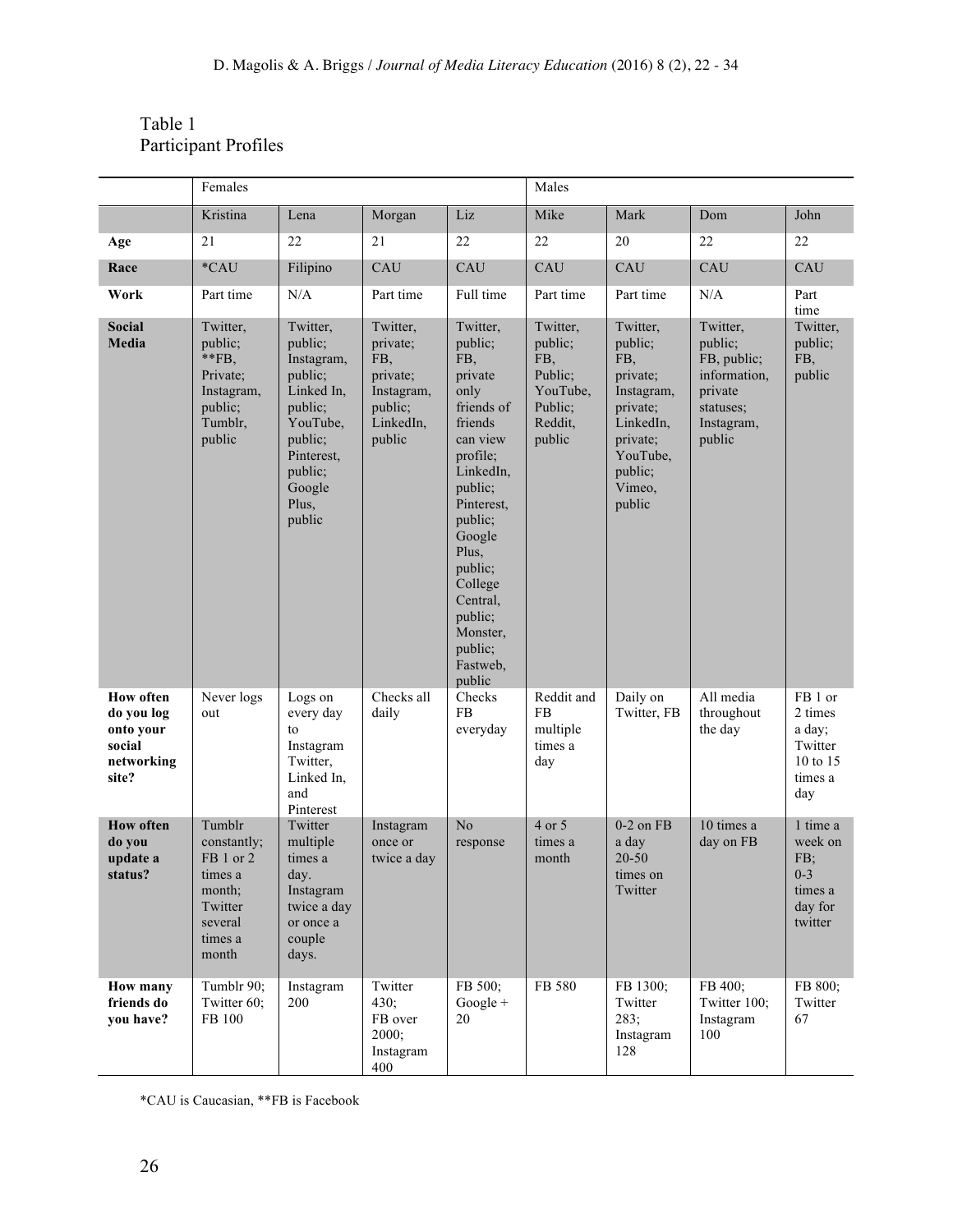#### **Findings**

For the purpose of this study, the two types of shared information that participants talked about were categorized into personal and background information. Throughout this paper, the term "personal information" refers to a person's interests, likes, dislikes, and any other non-demographic facts. The term "background information" refers to any demographic means of locating or identifying a person--such as age, hometown, sex, etc. Participants also differentiated between private and public profiles. A "public profile" is defined as those which anyone online can view. A "private profile" is defined as one where the owner sets perimeters for viewers.

All participants had at least one SNS. These sites included Facebook (FB), Twitter, Instagram, Tumblr, Reddit, Youtube, LinkedIn, Pinterest, Google Plus, Vimeo, and other sites. Only one participant did not have a FB account, which was a shared theme among the rest. All participants logged onto at least one of their SNSs daily. Participants were aware they could withdraw from the study at any time, and received no incentive such as extra credit or monetary awards. What follows are the results from the interviews. The exhaustive themes are displayed in the sections below.

### **Theme 1: Openly Shared Personal Information**

To explore the first guided research question, participants were asked, "What do you share on your social networking sites?" All eight participants had at least one public profile; five participants shared personal information with the public on at least one of their SNSs. The participants shared information that would not specifically locate or identify them, but would enable others to emotionally connect to them – music and movie interests, "Likes", Recent Activity, etc. The three major SNSs in which personal information was shared were Facebook, Pinterest, and Tumblr. Facebook's "About Me" and "Favorites" sections, Pinterest's boards, and Tumblr's blogs were all methods utilized by the participants to share information about their interests.

*Ease of sharing personal information*. O'Brien and Torres' (2012) research of active Facebook users found that half of the participants had a high level of privacy awareness on Facebook. If students have high privacy awareness, what are students' experiences with sharing information in SNSs? Five participants--Mike, Lena, Liz, Dom, and John--shared their personal information on a public SNS profile. When asked, "What do you share on your social networking sites?" Mike described the content of his publicly available profile as "very detailed." He continued to explain that he started a Facebook profile at age sixteen, and since then has added to the About Me and Favorites sections resulting in his profile being "very extensive." He continued, "I guess as far as [personal] information, people can know whatever, almost anything they want about me from my Facebook."

Dom also recognized how Facebook made getting to know someone easier through their information in the About Me and Favorite sections. He stated, "When you know someone in person, you have to specifically ask them what kind of movies do you like? What kind of music do you like? All that kind of stuff versus just being friends with someone on Facebook, all that stuff's available at a finger click." Facebook, along with other SNSs, do a masterful job of enabling users to easily share personal information. When users allow the public to view their personal information, personal privacy is easily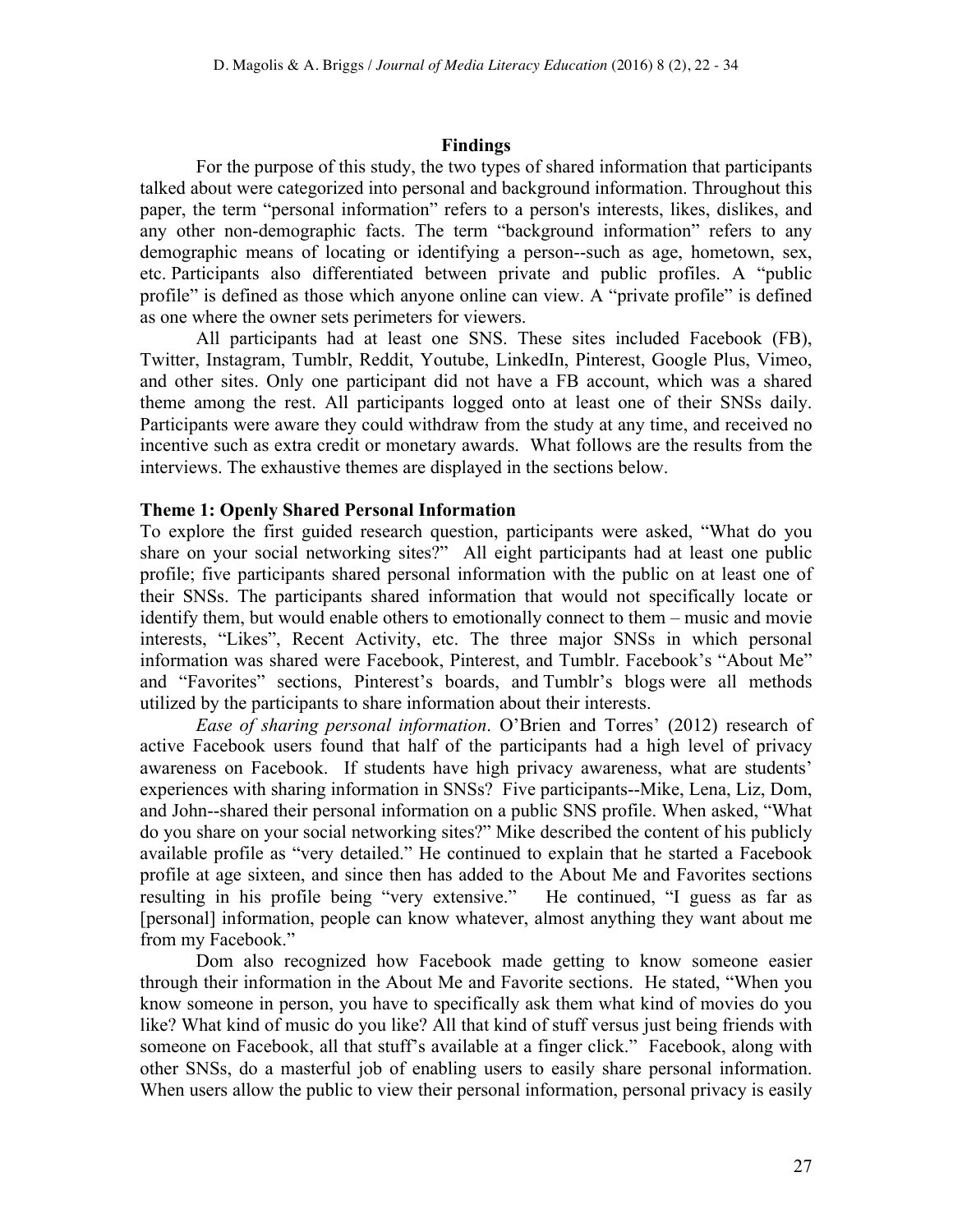compromised. Simply sharing information including Likes, Comments, and song lyrics provides viewers with a character profile.

Kristina, who does not share her name on Tumblr, explains how a stranger could develop a character sketch of her by what she shared on the SNS Tumblr:

I mean, obviously if somebody cared to do a character study of me, they would find a lot more information about myself as a person based on what I post on Tumblr just because if you really were that deep about it, you could look at what my favorite scenes are, what the stuff is that speaks to me the most from this band, and what are the lyrics that I really like, that I always talk about.

These five participants were aware that their profiles were viewable to everyone, and were comfortable sharing their interests, likes, opinions, and other non-demographic facts. The personal facts that are usually learned when developing a personal friendship are now easily broadcast to viewers on SNSs. By sharing extensive personal information, users are giving any public viewer the opportunity to be their "friend" and compromising their privacy. We found that the information users share on SNSs is detailed, and that most participants of this study are comfortable sharing their personal information.

#### **Subtheme - Don't Cross the Line: Limits on Personal Location**

In the interviews, one subtheme that emerged was participants' unwillingness to share their physical locations on SNSs. Kristina explained that she shared information on Tumblr that revealed her personality and character. However, she limited information on her physical location because "my online privacy, I think, is more me worried about physically being able to be located." Kristina worried about a stranger locating her, so she did not share her name, address, and other background information that could lead to some type of physical danger. But she acknowledges how other information posted to SNSs can determine your location. She concluded:

I feel like on Facebook, you like a bunch of restaurants that are in your area, even if you don't have your town [listed in public profile] people will still know where you live…I'm worried about my online privacy in the respect of physically locating where I am rather than knowing information about me as a person… So I don't care if people know that I'm obsessed with Harry Potter, but I don't want them to know the street that I live on or my phone number to contact me.

This quote demonstrates that Kristina is knowledgeable about how someone could use her information, and chooses to share no information that could hint to her location. Liz had similar views of openly sharing personal information. She said:

I have no problem with people knowing what I like. If they connect with me over that, sure, whatever, that's cool. Finding people that you don't know face to face, but you can actually relate to is nifty. Just as long as you don't cross that line, and you're not going to say "Hey, meet me in a dark alley in New York." That's crossing the line a little bit.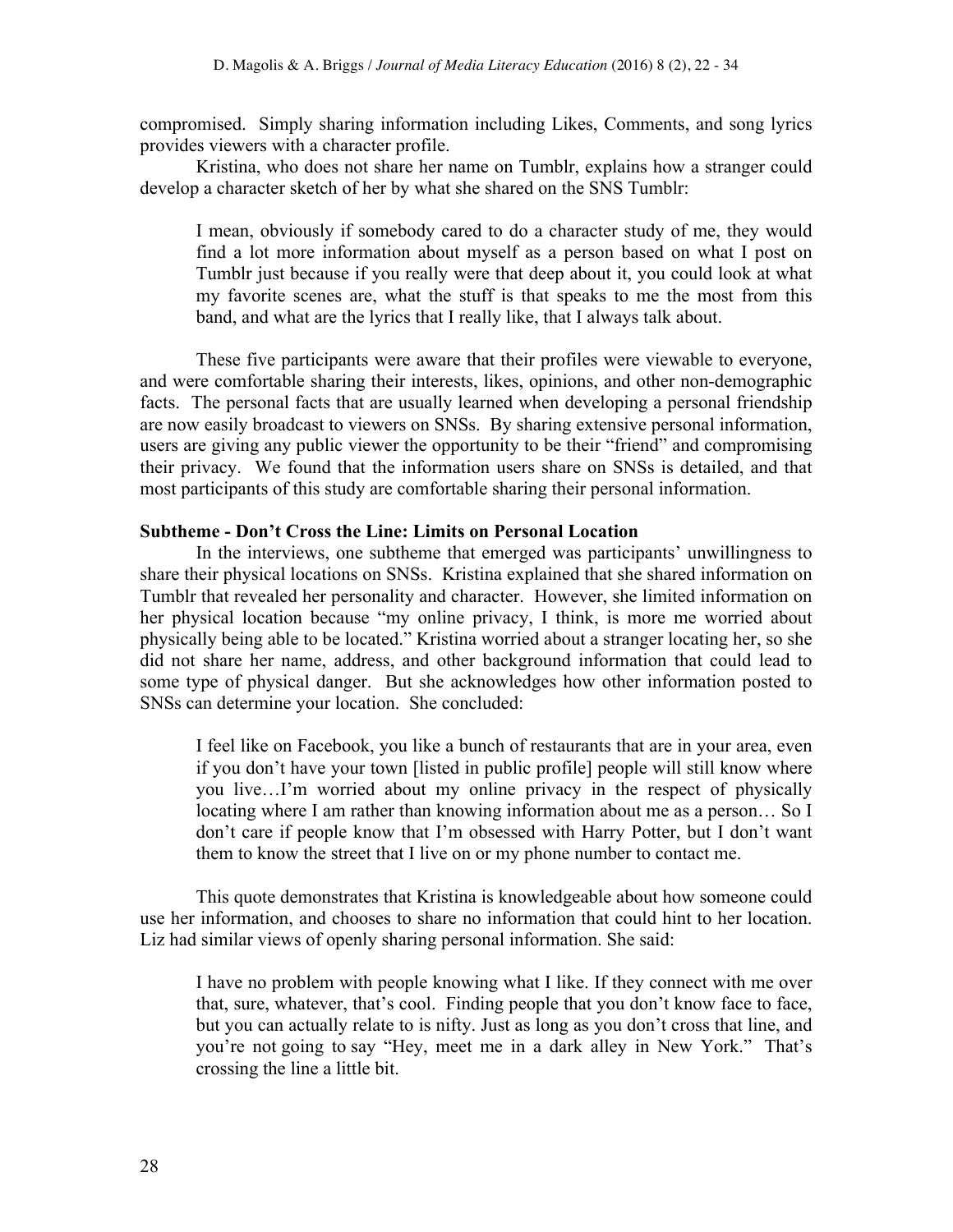Like Liz, the other participants explained how they connected to others online through similar likes and interests and how they enjoyed this type of networking. However, even though they shared interests with their online friends, Mark, Morgan and Kristina did not want to know the people in their virtual community in real life. They also clearly identified the difference between sharing background and personal information, with background information being described as facts that could allow them to be located offline, in real life. They see connecting with people online as being safe, as long the line is not crossed. According to our participants, this line is drawn when meeting the virtual friend in person or under suspicious circumstances.

The participants do not consider a stranger knowing about their personality as a privacy violation, but do consider a stranger's knowledge of their physical location to be an extreme violation of privacy. Participants were comfortable sharing their nondemographics with the public. They were also comfortable with connecting to others online that had the same interests. However, to the participants, being located by someone they connected to online constituted online privacy violation.

#### **Theme 2: I Want to be Seen**

John, Mike, Lena, and Dom all expressed a desire to be "seen," stating that they openly shared their demographics to the public on SNSs because they want to be contacted. Self-described as familiar with privacy settings, they made the decision to have a public profile, thus allowing the public to view their background information and intimate personal details such as their first and last names, birthday, email address, schools attend, and cellphone number. When asked the question, "Why don't you feel the need to keep personal information private?" Dom responded on "Facebook I share pretty much everything. I even have my phone number and email address on there." Collectively, participants stated that sharing "pretty much everything" makes it easier for non-friends to access and communicate with them online. In fact, these participants wanted to provide others with an easy means to connect with them online. Mike said, "Ever since I made [my profile], I knew it was public. I like sharing my views with the public and getting their input."

*Subtheme - Choosing what to share could lead to employment*. Much of the discussion for this subtheme was the advantages of SNSs for employment opportunities. One of the main responses to the question, "why don't you feel the need to keep personal information private" was to assist the users in developing their career. John explains, "I know everyone looks at Facebook and Twitter at this point, so I want them to be able to find me." Participants agreed that using a public SNS profile could lead to professional networking. Mike, Dom, and John wanted professionals in their field to have an easy method to contact them. John stated:

My Twitter and everything is all out there to make it easy for potential employers to contact me, to find me.…If a potential employer were to look for my Facebook and/or Twitter, I would want them to be able to find it easily and see what's on it. I just make sure that everything on it could be seen in a positive light.

Mike further illustrated his attempt to network with professionals by stating, "I find myself friending, I guess, more acquaintances than actual friends…I've got people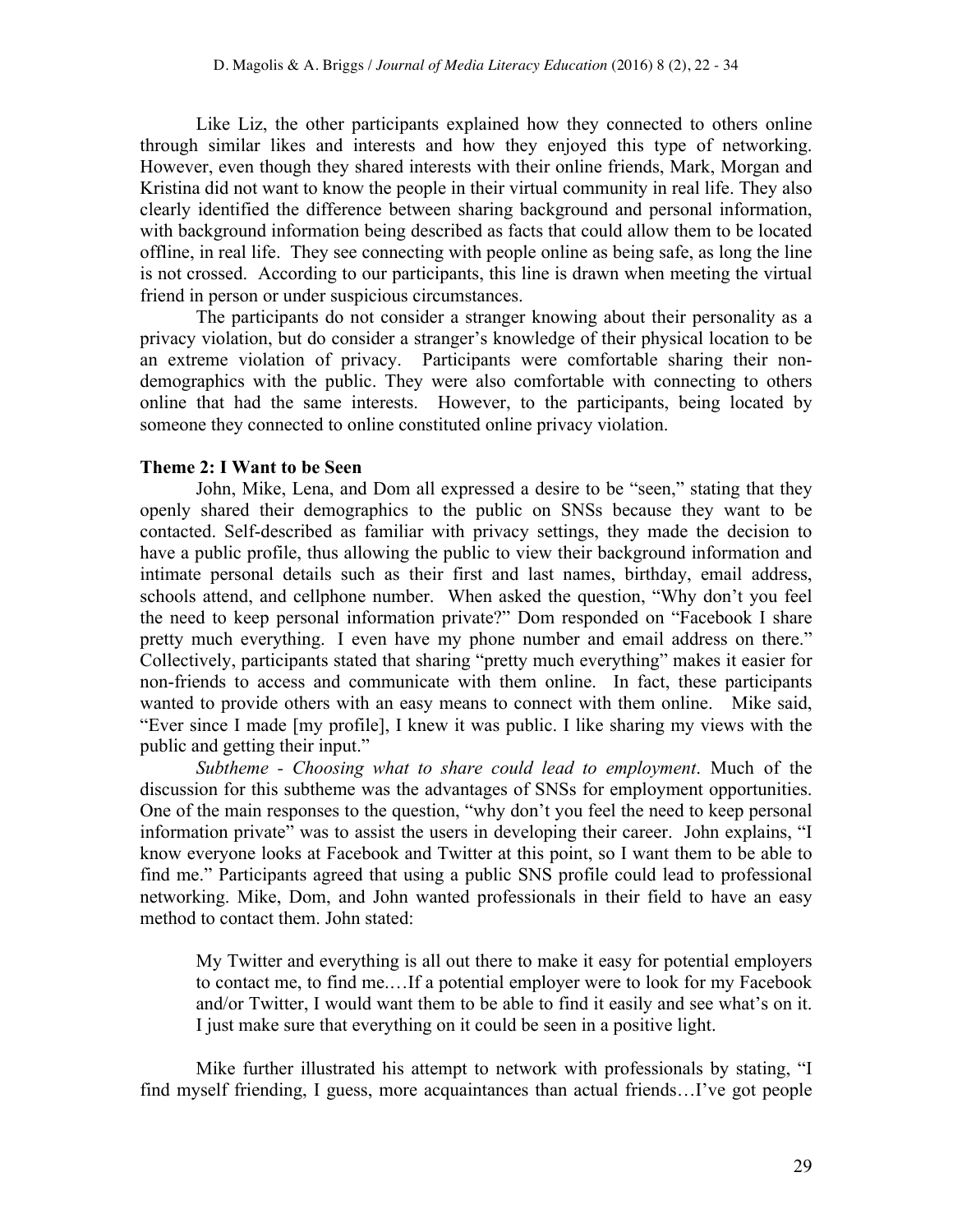on my friends list that are professionals in the field and people that I've talked to in the past that might have internship ideas for me." Mike and John considered it possible to increase their social capital by allowing more acquaintances to be their "friend" online. By friending unfamiliar individuals and subsequently allowing their background information to be easily viewed, Mike is trying to increase his chance of having a better career. Mike even sought to make it easy as possible for a potential employer to find him, "So if they want to find me on Twitter, I want it to be as easy as possible. I don't want them to have to remember some weird, odd, Twitter handle."

Mike, Dom, and John hope to use their SNS accounts to win job offers from potential employers. Therefore, the users are cautious about sharing certain information, but are unrestricted in displaying personal background information on SNSs if they feel that the information can improve their chances of employment. Mike, Dom and John anticipated future employers viewing their profiles, and consciously constructed those profiles to establish a good online presence that would interest potential employers.

*Subtheme - Online Danger*. Online crimes such as fraud, phishing, and identity theft have been well documented in the research literature (MacEwan, 2013; Wall, 2010; Choo, 2011). As previously noted, participants expressed various levels of comfort with the information they shared on their public SNS profiles, including personal background information. Some went so far as to mention that there is no danger in sharing intimate details online. We asked the question, "Why don't you feel the need to keep personal information private?" During a conversation about the content of his background information, Mike said:

I give people the benefit of the doubt a very large majority of the time. I'm not the type of person that's thinking people are going to take advantage of that information… I think I might have been hacked on my Facebook once. And even when that happened, I knew how to change my password, so it was not a big deal.

Dom agreed, stating, "I've never gotten any death threats texted to me. I don't ever worry that someone's going to track me down from my Facebook and do something to me." This quote indicates a trust of SNSs as safe public venues. However, crimes such as identity thefts have occurred on SNSs. In spite of this fact, the thought that a predator would target their profiles and try to harm them was not a realistic fear for the participants. Mark said, "If someone wants to contact me, even if they're a stranger, they can contact me. If it's my cell phone, they can leave a message. If they're creepy, I never have to call them back." These participants do not feel threatened by a stranger's online contact, although such contact could lead to an online privacy violation.

### *Theme 3: Personalized Privacy Settings*

The participants described themselves as belonging to one of two factions when it came to privacy settings: participants with private profiles and those with public profiles. Participants with private profiles made use of the available privacy settings and both types of participants took additional steps to develop their own privacy settings. Both private and public profile users had a sense of control over their SNSs. As explained throughout the interviews, participants made specific decisions regarding what information they share. We asked the question, "How would you describe your use of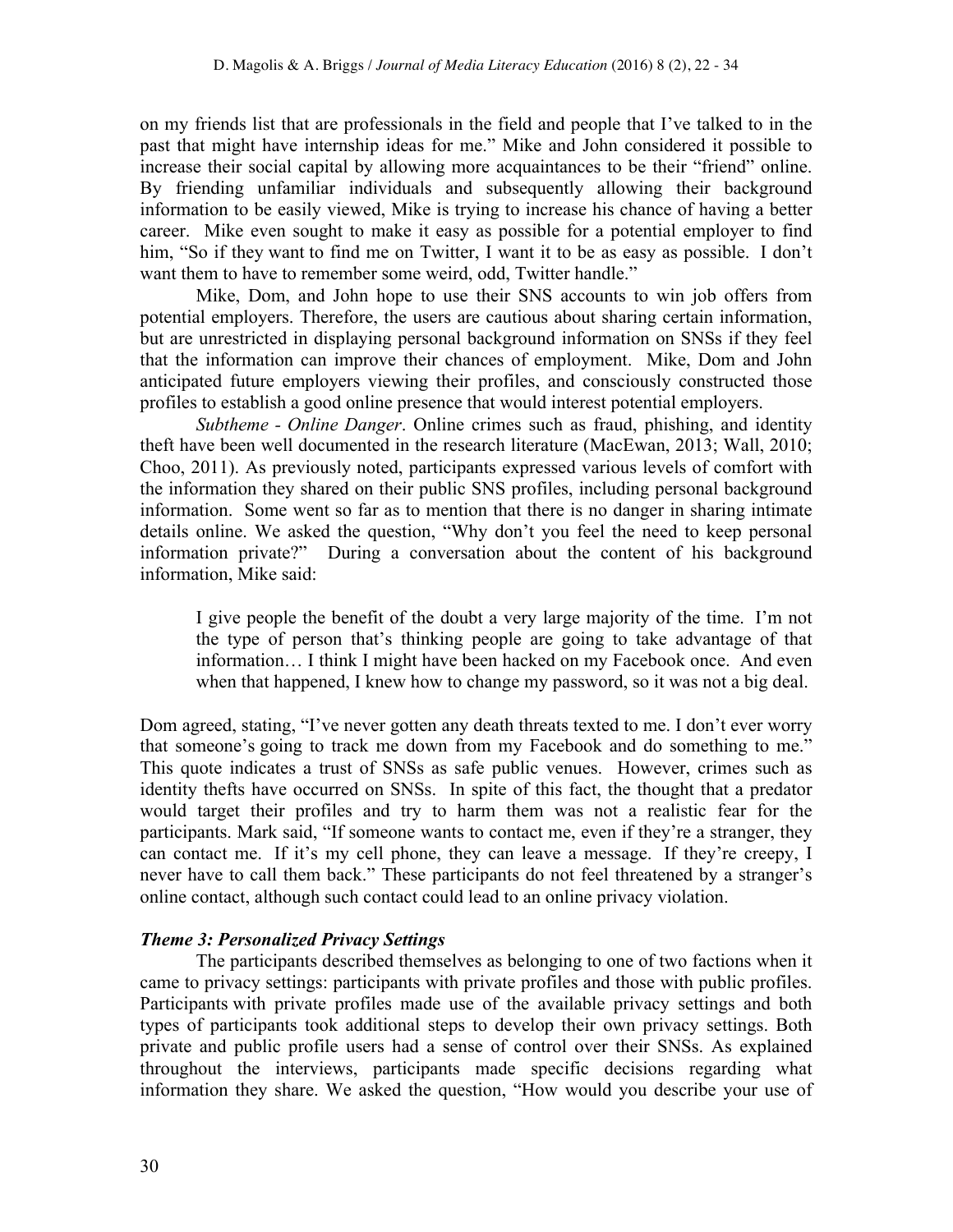SNSs' privacy settings?" Every participant interviewed explained how he or she developed some type of privacy setting.

*Subtheme - Self-censoring.* All participants described a time when they censored a picture or post they thought was a sensitive topic. Dom said, "I'm more reserved online. I – I censor myself a little bit just to – because I don't want to – I don't feel like offending people on there." This shows that Dom makes specific decisions on keeping some of his opinions private so as not to offend anyone. According to the participants, the most censored topics were politics and religion. Participants strongly agreed that political opinions should be censored and not shared at all. Kristina strongly opposed posting political or religious exchanges on SNSs by expressing, "I don't post political things. I don't post controversial stuff. I don't like when people talk about religion or, you know, politics." Similarly, Liz also avoided political conversations, "I try and stay away from things, especially if I'm, like, annoyed about something, I don't voice, say, my political opinion… I am very, very, um, careful about what I put on." John agreed that keeping comments politically correct on SNSs was important, stating, "I never post about politics or anything like that on Facebook. You know, try to keep it PC [politically correct]."

Participants also self-censored themselves on SNSs by withholding of certain pieces of information. Kristina said, "My name's not on my Tumblr, and I don't have my pictures on it." She continues on Facebook, "I don't have my school listed... I don't have my phone number up there, and a lot of people have that... My birthday is on there but not where I live." Four other participants similarly withheld information by sharing only certain parts of their background information on SNSs. For example, Mike said, "My cell phone is on there but, without the area code." Three participants stated that they share their birthday, but not the year they were born. Even when Facebook has the option and space for users to post their phone number, birthday, and location, participants largely ignored those demographic options, withholding the information to protect their privacy.

All of the participants created their own privacy settings by making specific decisions on what to share and not to share. Two participants used a nickname instead of their whole name to remain anonymous, or to make it difficult for people to find them. They all believe they have a good sense of what is right and wrong to put up on their profile. They determined what was appropriate by using their own judgment; some also considered how their audience would react before posting. These findings show that undergraduate students are aware of their online privacy and they are making their own decisions to protect it, not by using the privacy settings available, but through various methods they developed. They are taking the initiative to keep certain aspects of their lives private, echoing the findings of Lewis, et. al. (2008) who found that concern about privacy must exist among college students because they are using the privacy settings. Our findings show, however, that the participants in this study created their own privacy settings instead of using the ones already available.

#### **Conclusion**

This study explored the phenomenon of undergraduate students' privacy awareness on SNS, finding that students were aware of their online privacy but had different views about protecting it. Some took actions to protect their information, while others were comfortable being completely open on SNSs.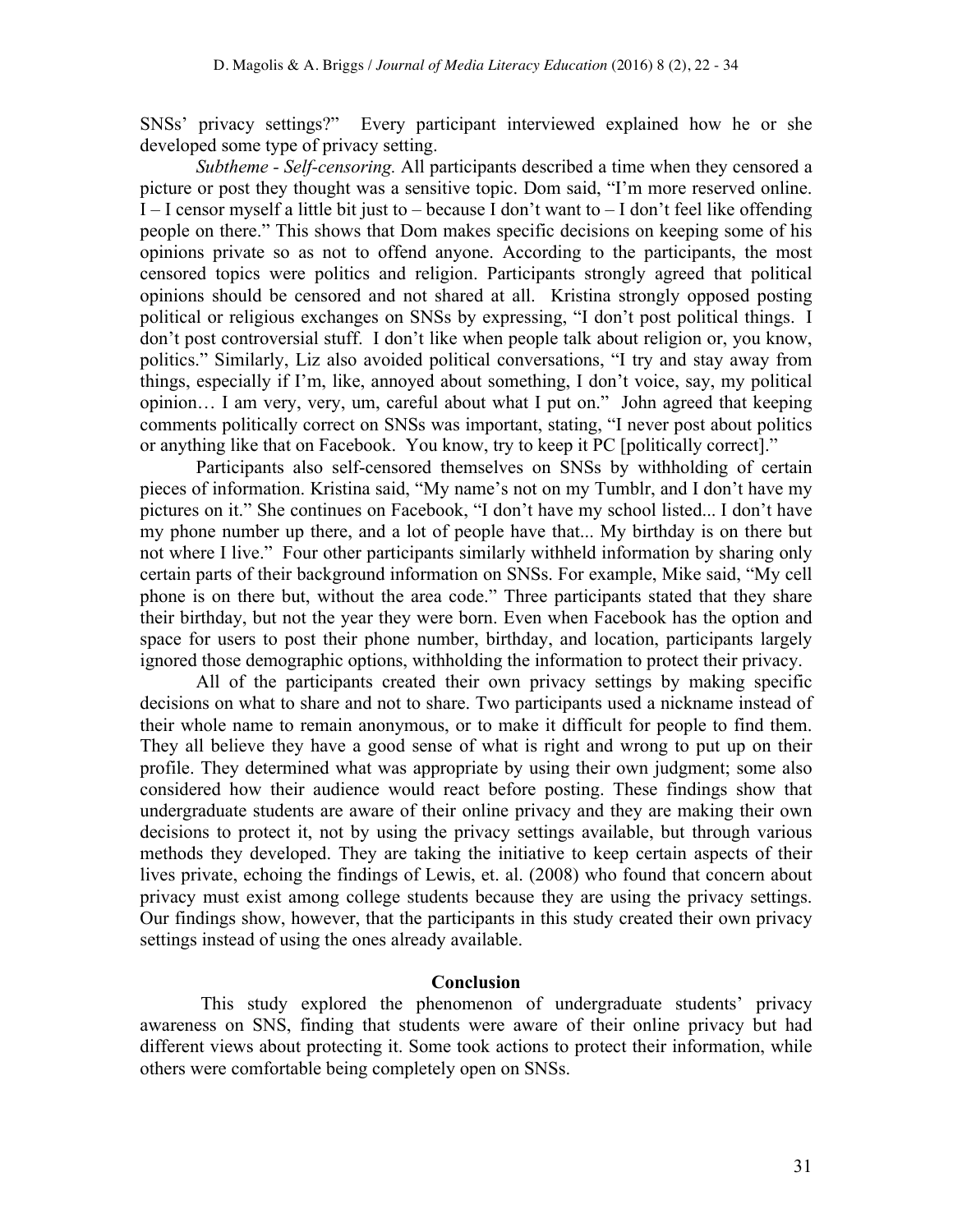During this transition from high school to college to professional life, profile creators need media literacy education to help discern what information is acceptable on SNSs. This should not be a one-time class, but an on-going educational experience. Online privacy is constantly changing as easier-to-use technologies are developed to share personal information. Overall, every participant either shared personal or background information with the public. Those who shared a large amount of information, especially background information, wanted to be seen and contacted.

The participants associated having an open SNS profile with networking, career enhancement, and job opportunities. Do open SNS profiles actually lead to any of these goals sought by our participants? Future research should explore the potential of open SNS profile and job obtainment. Furthermore, do potential employers desire all of the personal information in SNS before hiring a candidate? Should employers require that certain information be shared online to help with the hiring process?

Perhaps a course designed to establish SNS parameters for employee/employer relationships would improve overall media literacy at the undergraduate level. Potter (2013, 422) explains, "No one is born media literate. Media literacy must be developed, and this development requires effort from each individual as well as guidance from experts. The development also is a long-term process that never ends, that is, no one ever reaches a point of total, complete media literacy." Therefore, media literacy educators might consider developing a curriculum based on media literacy and employee/employer relationships on SNSs at various educational levels, including the post-graduate adult level.

Participants who were worried about their online privacy being violated by someone physically locating them still felt comfortable sharing their personal information. They did not mind if someone connected to them through their similar interests. Six out of the eight participants stated that they shared very detailed personal information about themselves on their public profiles. This shows that while some were worried about being located, most were comfortable sharing their interests, likes, and non-demographic facts. We concur with the research by Vanderhoven, Schellens and Valcke (2013) that raising the awareness and the care about SNS privacy with young adults might be helpful, and that universities are ideal places for fostering such awareness.

Results indicated that participants also created their own privacy settings. These settings included withholding information by not sharing it online, using a nickname, or having two separate profiles for personal and professional roles. Results show that participants are aware of their SNS privacy, because they were making cognizant decisions to protect themselves. However, what is the optimal privacy setting? We suggest that high school and undergraduate education initiatives should strive to prepare students for careful participation in SNSs. Research studies that are focused on SNS privacy should remember that these sites are constantly changing, and that personal privacy settings are changing with them. Future research will always bring new perspectives due to the constantly changing SNSs. The current generation of undergraduate students grew up with Myspace, moved on to Facebook, and now utilize Twitter on a daily basis. Future studies should focus on undergraduate students who are immersed in the world of SNSs by examining undergraduate students who have and have not received media literacy training or instruction--and their privacy awareness. In this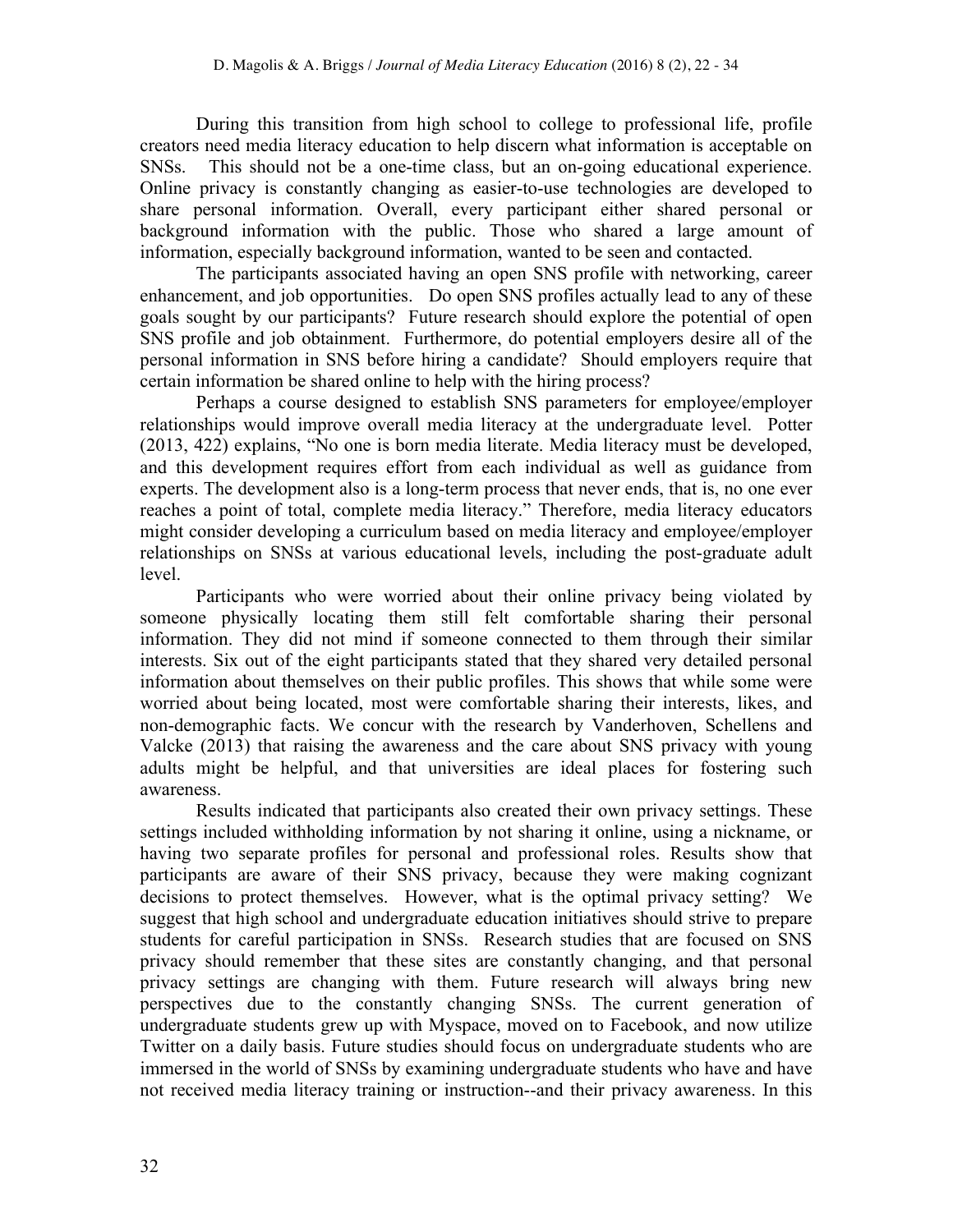study, we used the phenomenological method to understand undergraduate students' privacy in SNS through their lived experiences. Results from this report can assist (a) researchers, in their drive to understand undergraduate students' SNS privacy, (b) institutions, in responding to media literacy curriculum changes, (c) higher education career development centers working with students to develop their media literacy for job searching, and (d) individual faculty who teach emerging technologies and how they relate to undergraduate students. More research is needed to examine undergraduate students' SNS privacy and educational programs that address SNS privacy. By taking such steps to improve undergraduate students' media literacy, the study will possibly help develop the individual's understanding of the dynamic nature of SNS online privacy.

#### **References**

- boyd, D. M., and N. B. Ellison. 2007. Social network sites: Definition, history, and scholarship. *Journal of Computer-Mediated Communication* 13 (1): 210-30.
- Choo, Kim-Kwang Raymond. 2011. The cyber threat landscape: Challenges and future research directions. *Computers & Security* 30 (8): 719-31.
- Dahlberg, Karin. 2008. *Reflective lifeworld research*. Lund: Studentlitteratur.
- Govani, Tabreez, and Harriet Pashley. 2005. Student awareness of the privacy implications when using Facebook. *Unpublished Paper Presented at the "Privacy Poster Fair" at the Carnegie Mellon University School of Library and Information Science* 9.
- Gross, Ralph, and Alessandro Acquisti. 2005. Information revelation and privacy in online social networks. Paper presented at Proceedings of the 2005 ACM workshop on Privacy in the electronic society, Proceedings of the 2005 ACM workshop on Privacy in the electronic society.
- Hew, K. F. 2011. Students' and teachers' use of Facebook. *Computers in Human Behavior* 27 (2): 662-76.
- Hobbs, R. 1998. The seven great debates in the media literacy movement. *Journal of Communication, 48 (2)*, 9-29.
- Lemke, Cheryl, Ed Coughlin, Lauren Garcia, Daren Reifsneider, and Jessica Baas. 2009. Leadership for web 2.0 in education: Promise and reality. Culver City, CA.
- Lewis, K., J. Kaufman, and N. Christakis. 2008. The taste for privacy: An analysis of college student privacy settings in an online social network. *Journal of Computer-Mediated Communication* 14 (1): 79-100.
- Liu, Yabing, Krishna P. Gummadi, Balachander Krishnamurthy, and Alan Mislove. 2011. Analyzing Facebook privacy settings: User expectations vs. reality. Paper presented at Proceedings of the 2011 ACM SIGCOMM conference on Internet measurement conference.
- MacEwan, Neil. 2013. A tricky situation: Deception in cyberspace. *Journal of Criminal Law* 77 (5): 417-32.
- Madden, Mary K., and Aaron Whitman Smith. 2010. *Reputation management and social media: How people monitor their identity and search for others online.* Washington D.C.: Pew Internet & American Life Project, http://www.pewinternet.org/2010/05/26/reputation-management-and-social-media/.
- O' Brien, Deirdre, and Ann M. Torres. 2012. Social networking and online privacy:
	- Facebook users' perceptions. *Irish Journal of Management* 31 (2): 63-97.